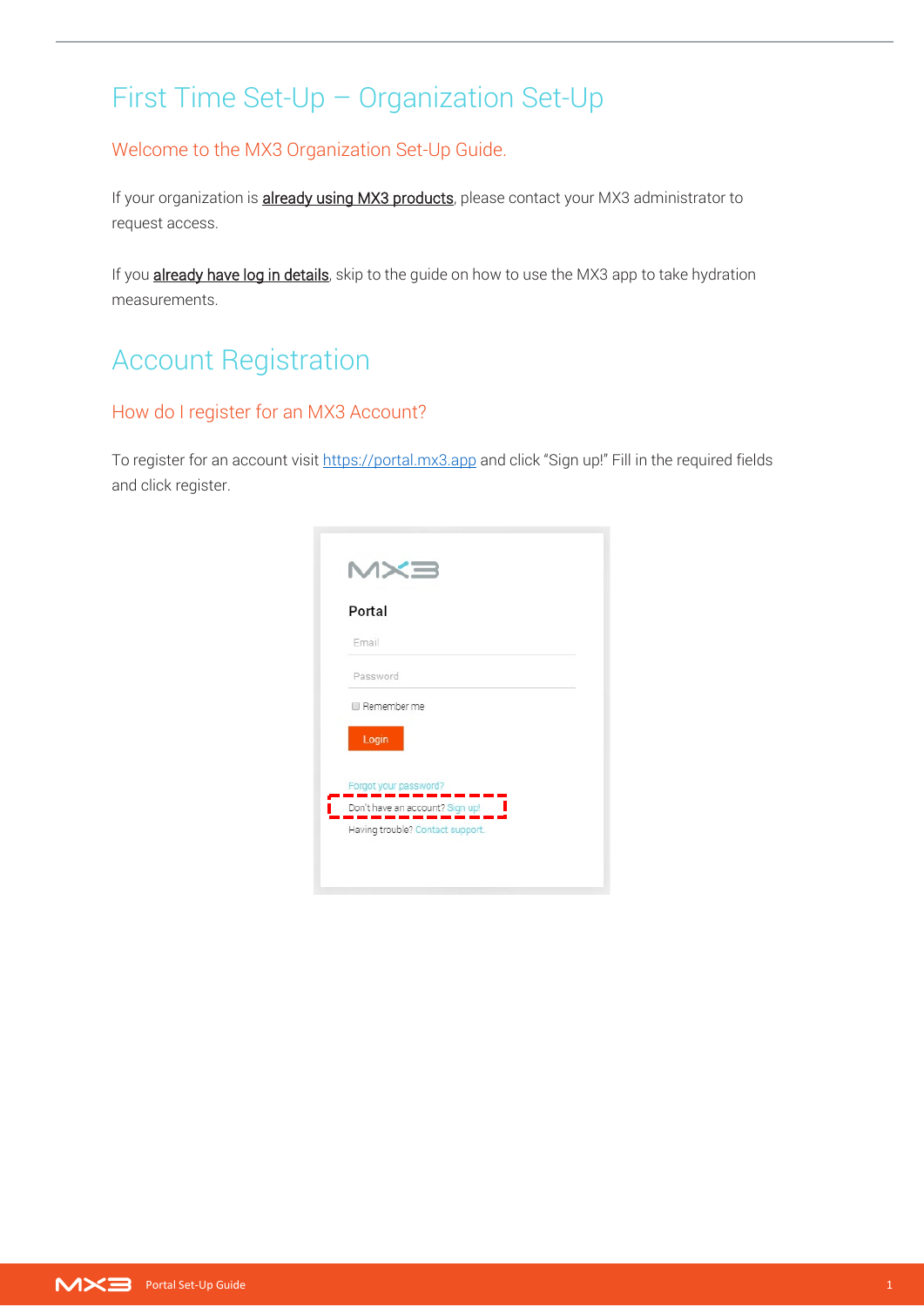#### How do I upgrade to a team/organization account?

By default, all new MX3 accounts are individual account. To upgrade to a team/organization account, log in to the portal, click on the settings icon in the top right and then click "upgrade to organization account" on the sidebar.

|                   | ---                         |  |
|-------------------|-----------------------------|--|
| Sports Demo Admin | $\frac{1}{2}$ $\phi$ $\phi$ |  |
|                   | 45 m m m m                  |  |

Nominate a name for your organization and click "upgrade".

To finalize the upgrade, log out to the MX3 portal by clicking on the log out icon and then log back in using your login details.

## Portal Overview

The MX3 Portal allows you review your team or organizations data and manage user accounts.

The Dashboard shows a summary of recent measurement by your organization. You can use the dashboard to get a quick overview of recent measurements, a day-to-day measurement history, a comparison between tags and other statistics.

The Measurements Tab, accessed by clicking "measurements" in the top panel, is where you can explore, analyze and export your organizations measurement history.

The People Tab, accessed by clicking "People" in the top panel, is where you can view and manage the members of your organization.

For a more detailed explanation on how to use and customize these pages of the portal, see the portal guide available on our website (www.mx3diagnostics.com/resources).

## User Accounts

To add a user to your organization, go to the People Tab and click "New individual" in the sidebar.

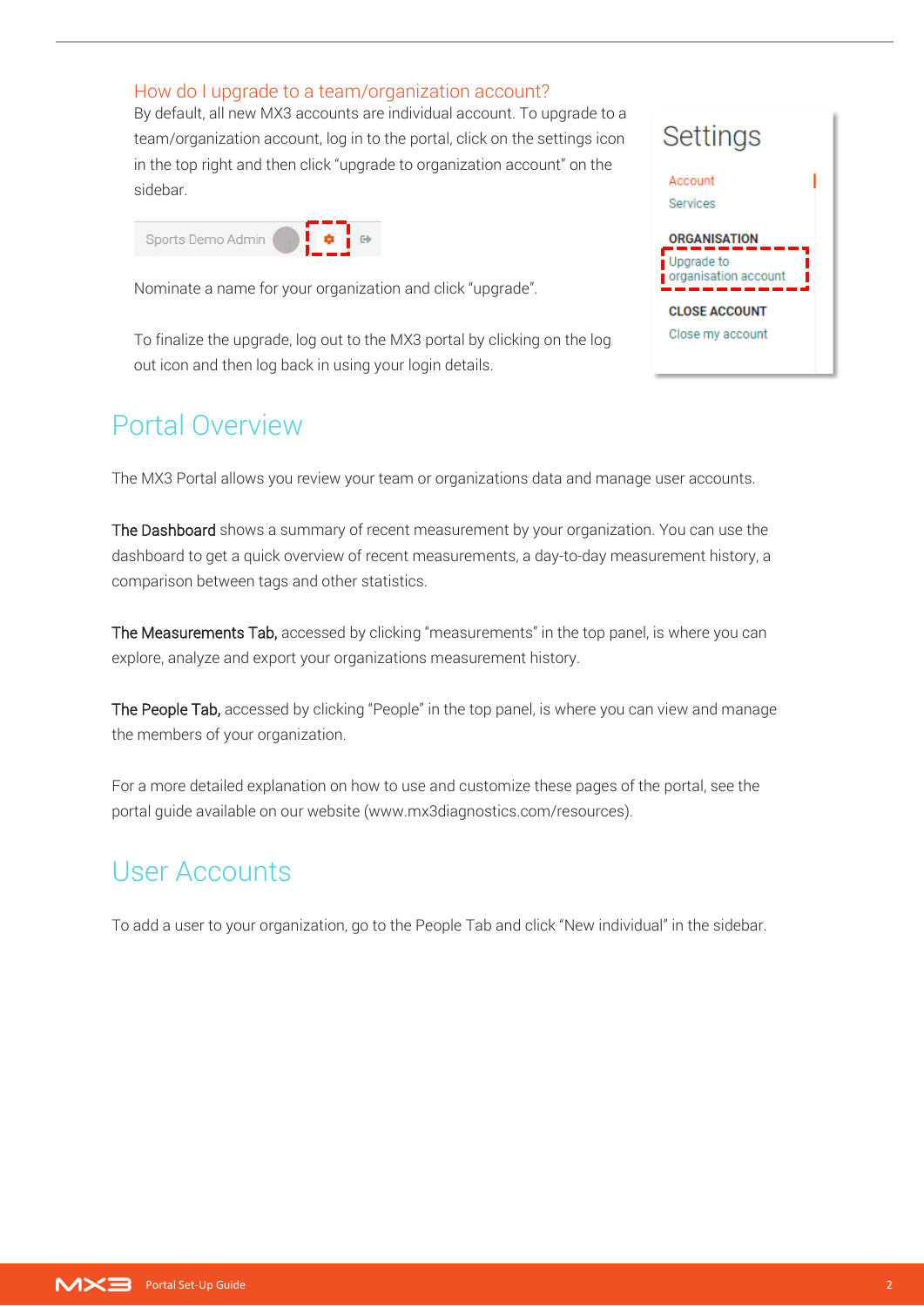| Example<br>E.                 |           |                          |                     |
|-------------------------------|-----------|--------------------------|---------------------|
|                               | Dashboard | Measurements             | People              |
| People<br><b>Browse</b><br>Me |           | Filters 17 total records |                     |
| <b>TASKS</b>                  |           |                          | <b>First Name 1</b> |
| New individual                | M         | $\bullet$<br>ΑN          | An                  |

The only information required when adding a user are their first or last name. You can also define an email and password for the user if they require access the MX3 App or Portal.

| New individual |                              |
|----------------|------------------------------|
| First name     | (blank)                      |
| Last name      | (blank)                      |
| Picture        | Choose file   No file chosen |
| Email          | (blank)                      |
| Password       | (Optional)                   |

At this point you can also assign this user as a member of a tag.

### Tags

The MX3 Portal uses tags to categorize users for monitoring and analysis. Examples of a tag could be a shift, such as the AM shift on a worksite, or a location, such as the Perth Office.

Users may be assigned to multiple tags.

#### How do I create a new tag?

To create a new tag:

- 1. Click on the People Tab at the top of the portal.
- 2. Click on the  $\mathbf Z$  icon next to a user you would like to tag.
- 3. Type the name of the new tag in the Tags box. Then click "Create Tag"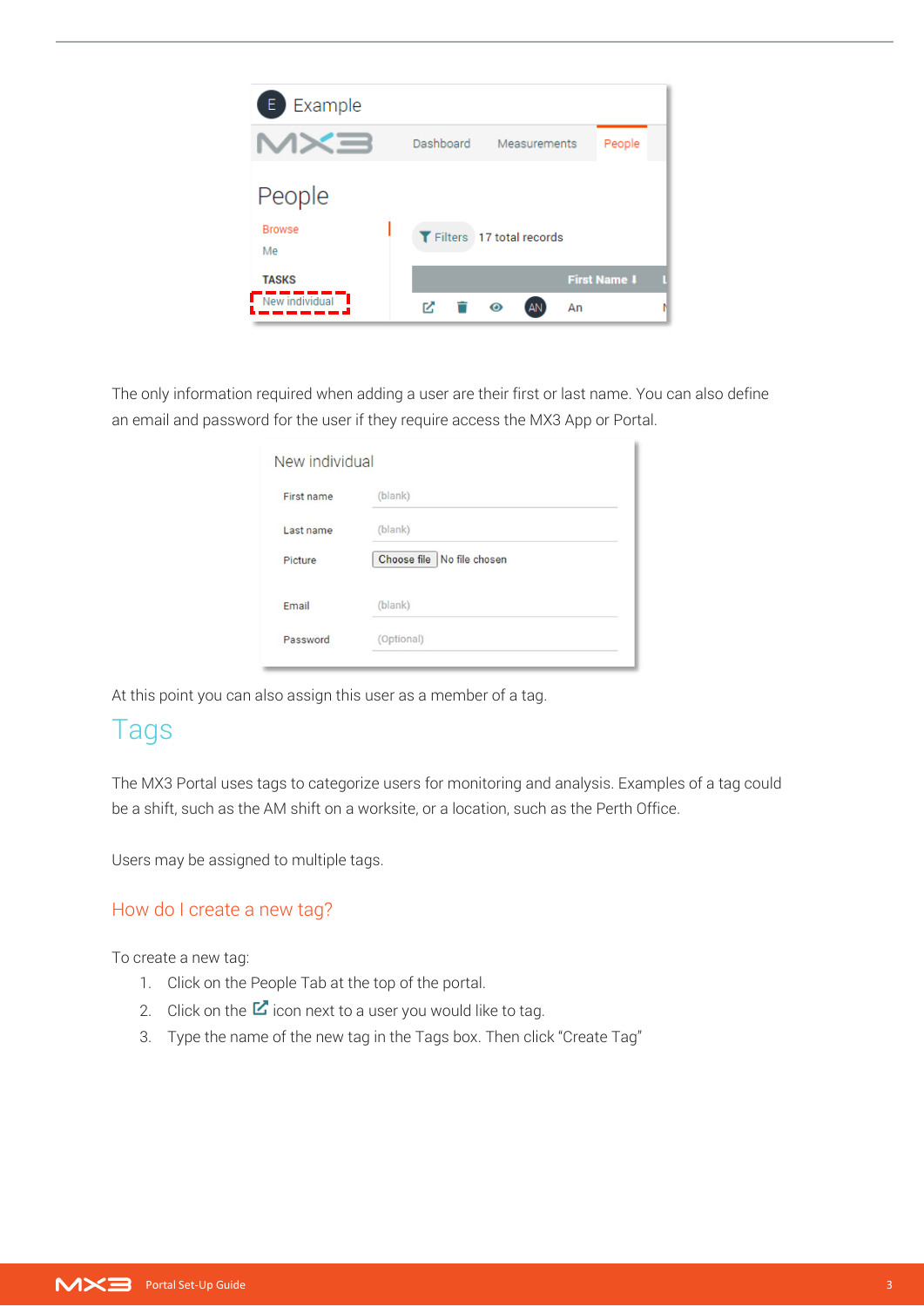| <b>Membership</b> |                                                         |  |
|-------------------|---------------------------------------------------------|--|
| Tags              | No tags                                                 |  |
| Visibility        | New Group                                               |  |
|                   | No tags found<br>Create Tag<br>المراجعة وتناولت وتناولت |  |

#### How do I add a tag to a user?

To add a user to an existing tag:

- 1. Click on the People Tab at the top of the portal.
- 2. Click on the  $\mathbb Z$  icon next to a user you would like to be tagged.
- 3. Type the name of the tag in the Tags box or select from the drop-down list.

| Tags       | No tags                            |  |
|------------|------------------------------------|--|
| Visibility | Search or type to create a new tag |  |

## Tag Managers

A tag manager is an individual with additional permissions to modify and measure members with a specific tag. Examples of a tag manager would be a health and safety supervisor (e.g., OHS officer assigned to the AM shift) or an office manager (e.g., Manager of the New York office).

Users may be assigned as a tag manager for as many tags as desired.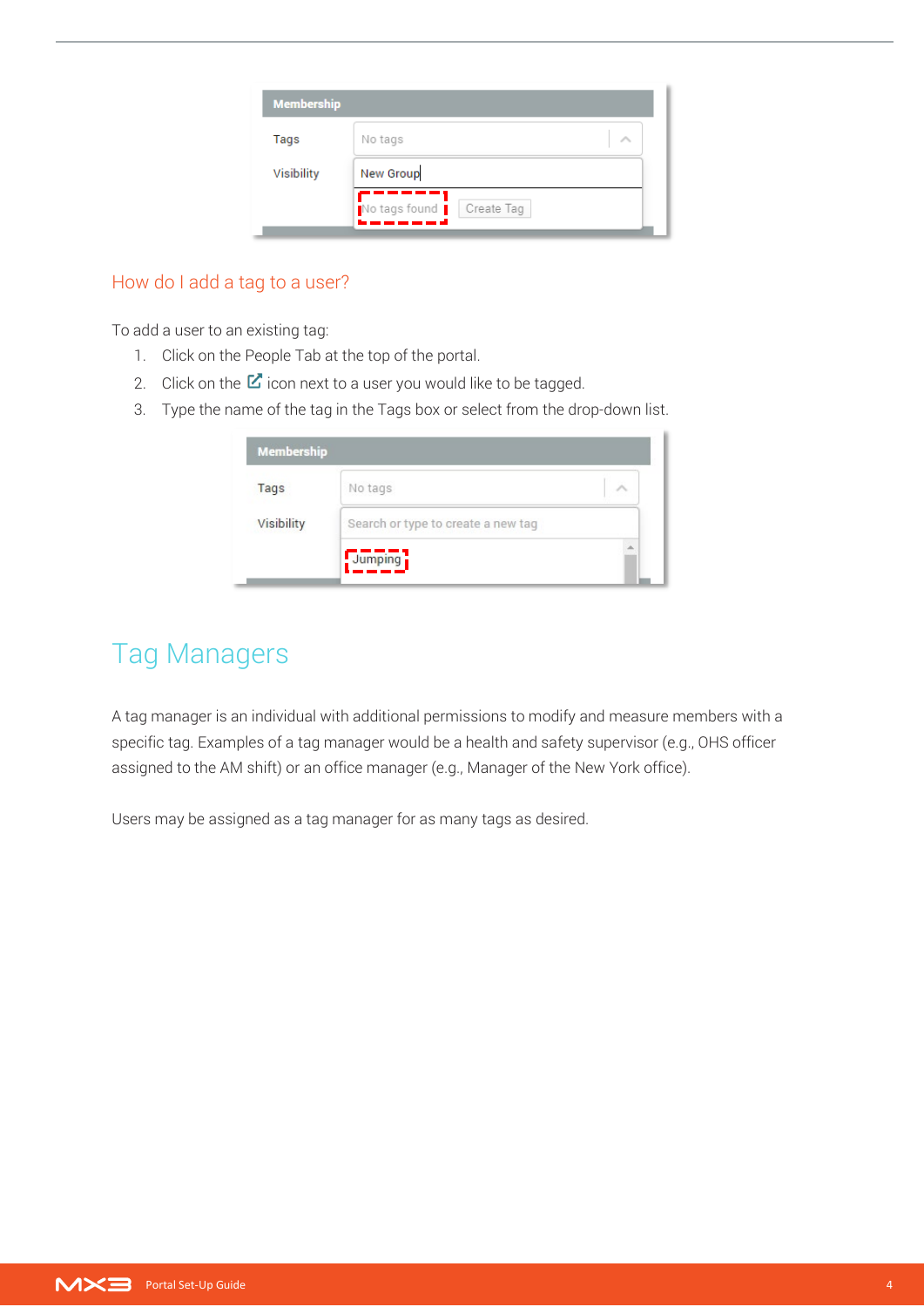#### How do I make a user a tag manager?

Only administrators can make a user a tag manager.

To create a new tag manager:

- 1. Click on the People Tab at the top of the portal.
- 2. Click on the  $\mathbf{z}$  icon next to a user you would like to manage the tag.
- 3. necessary, tag the user with the tag you would like them to manage (See Tags)
- 4. Click on the … next to the Tag name in the Tags box

| <b>Membership</b> |                         |  |
|-------------------|-------------------------|--|
| Tags              | Jumping <sub>14</sub> x |  |

5. Tick the box next to Manager in the pop-up and press OK

| Jumping                                                                            |
|------------------------------------------------------------------------------------|
| Is manager<br>A manager is able to access all users and measurements for that tag. |
| <b>OK</b>                                                                          |

6. The tag will now appear red, indicating this user is a manager of this tag. Changes will be reflected next time the user logs into the MX3 App or Portal.

| <b>Membership</b> |                           |  |
|-------------------|---------------------------|--|
| Tags              | Jumping $\cdots$ $\times$ |  |

## Adding Users in bulk

#### How do create users in bulk?

The Bulk Import page can be used to create many users at once.

| <b>Bulk import</b>                                                                                                                                                                                                                         |  |
|--------------------------------------------------------------------------------------------------------------------------------------------------------------------------------------------------------------------------------------------|--|
| To bulk import users, please download and fill in this Excel template.                                                                                                                                                                     |  |
| Download template<br>ЬĦ                                                                                                                                                                                                                    |  |
| Each user must have at least a first or last name.<br>. You may optionally provide an email and password to allow a user to login.<br>A user may optionally be assigned to any number of tags. Separate tags with semicolons.<br>$\bullet$ |  |
| If you encounter any difficulty, please contact MX3 support for help.                                                                                                                                                                      |  |
| <b>Upload list of users</b>                                                                                                                                                                                                                |  |
| Choose File   No file chosen<br><b>Upload</b>                                                                                                                                                                                              |  |

- 1. Download and fill in the Excel template.
- 2. Choose your filled in file and click Upload.